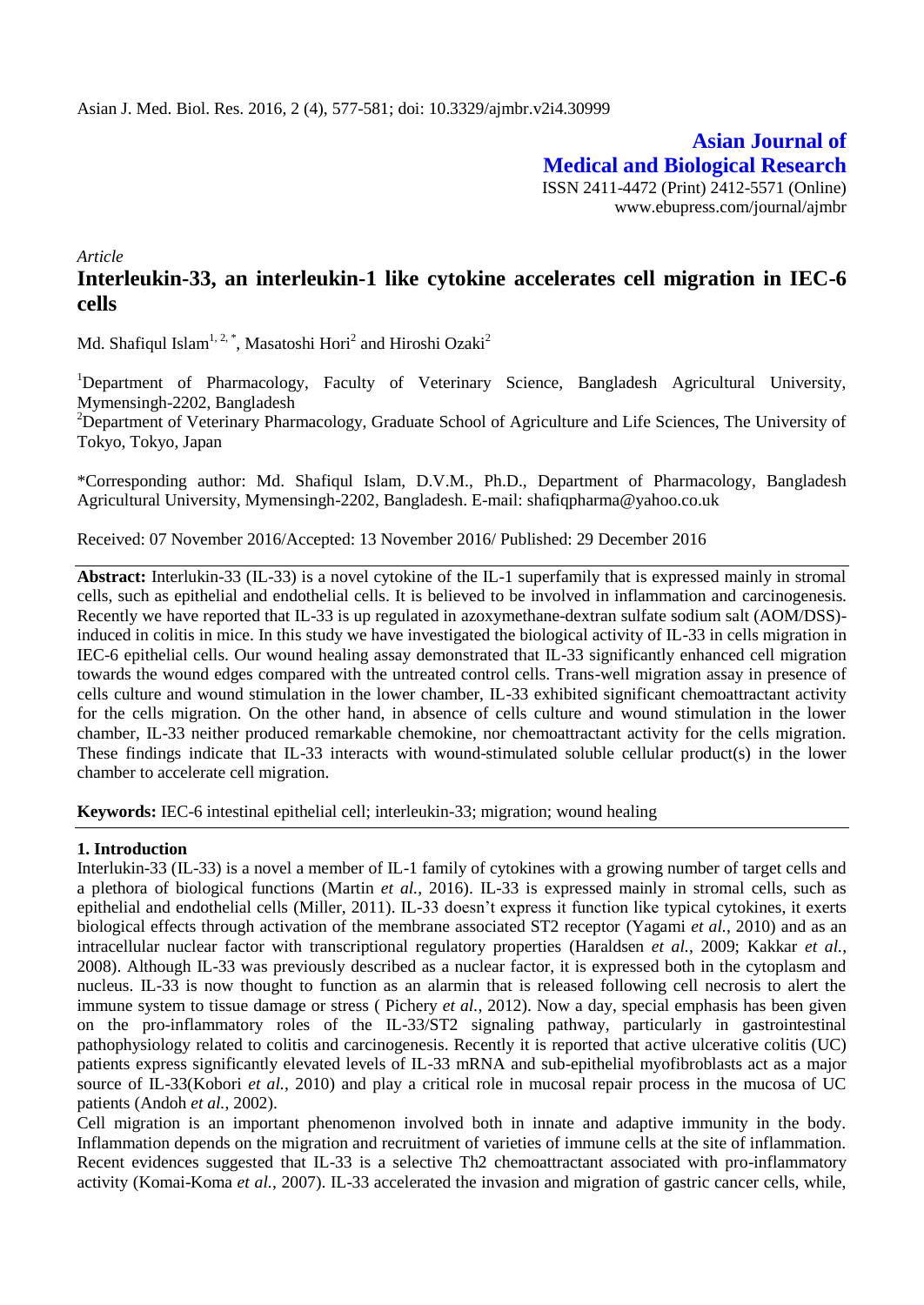knockdown of the IL-33 receptor ST2 attenuated the IL-33-mediated invasion and migration (Yu *et al.*[, 2015\)](#page-4-8). Recently a group of scientist reported that IL-33-ST2 promotes metastasis through the interaction between perivascular cells and tumor-associated macrophages in xenograft mouse models of cancer (Yang *et al.*[, 2016\)](#page-4-9). Considering the above backgrounds, we aimed to study the biological activities of IL-33 in cell migration, if any.

## **2. Materials and Methods**

### **2.1. Cell culture**

The IEC-6 rat small intestinal cell line was obtained from the RIKEN Cell Bank (RCB0993, Japan). The cells were cultured in DMEM medium containing 10% FBS. The condition of the cells was observed using phase contrast microscopy and healthy cells were sub-cultured for subsequent experimentation. In all cases, the experiments were performed in at least triplicate.

### **2.2. Wound healing assay**

A wound healing assay was performed using IEC-6 cells [\(Islam](#page-4-10) *et al.*, 2014). IEC-6 cells were cultured in 6 well plates until confluence and then serum-starved overnight. Thereafter, the confluent cell layer was scratched with a pipette tip and the medium was changed. Images (4fields/well) were acquired of the scratched cells, which were then washed and treated with medium containing IL-33 (30 ng/mL). After 24 hours, new images were acquired of the same fields and wound areas were measured using Image J software. Five wells per condition were examined.

### **2.3. Trans-well migration assay**

Trans-well chambers (8-µm pore size, BD Biosciences, Durham, NC, USA) were prepared by pre-coating with gelatin (1%). IEC-6 cells  $(5x10^5)$  in 300 µl of DMEM were placed in the upper chamber of cell culture inserts in a 24-well plate. In the lower chambers, IEC-6 cells were cultured and stimulated with wound stimulation, as above. FBS (1%) or IL-33 (30 ng/mL) was added to the lower chamber and IL-33 (30 ng/mL) was added to the upper chamber. The cells were incubated for 8 hours and cell migration was enumerated in five randomly selected fields for each experiment. Similarly, experiments were also performed in the absence of cells in the lower chamber. The upper chamber of the cell culture insert was placed into the lower chamber. FBS (1%) or IL-33 (30 ng/mL) was added to the lower chamber and IL-33 (30 ng/mL) was added to the upper chamber. The cells were incubated for 8 hours and cell migration was enumerated in five randomly selected fields for each experiment.

# **2.4. Statistical analysis**

All experiments were performed with a minimum of triplicate replication, and values are expressed as mean  $\pm$ SEM. Statistical significance (\**P* <0.05 and \*\**P* <0.01) was determined by using the Student's *t* test and oneway ANOVA, as appropriate.

# **3. Results**

# **3.1. IL-33 promotes epithelial cells migration in wound healing assay**

Cell migration is an important inherent qualities of live cells and critical for normal development, immune response, and disease processes such as cancer metastasis and inflammation. In this study, biological activity of IL-33 was investigated in concept of cell migration potentiality in wound healing assays. IEC-6 cells were cultured and serum-starved overnight, and the monolayer was wounded by scratching with a pipette tip. The cells then washed with HBSS, imaged (0 hour) and the medium replaced (DMEM containing 30 μg/mL IL-33). After 24 hours, the IL-33-treated cells showed significant enhanced cell migration towards the wound edges compared with the untreated control cells (Figure 1 A-B).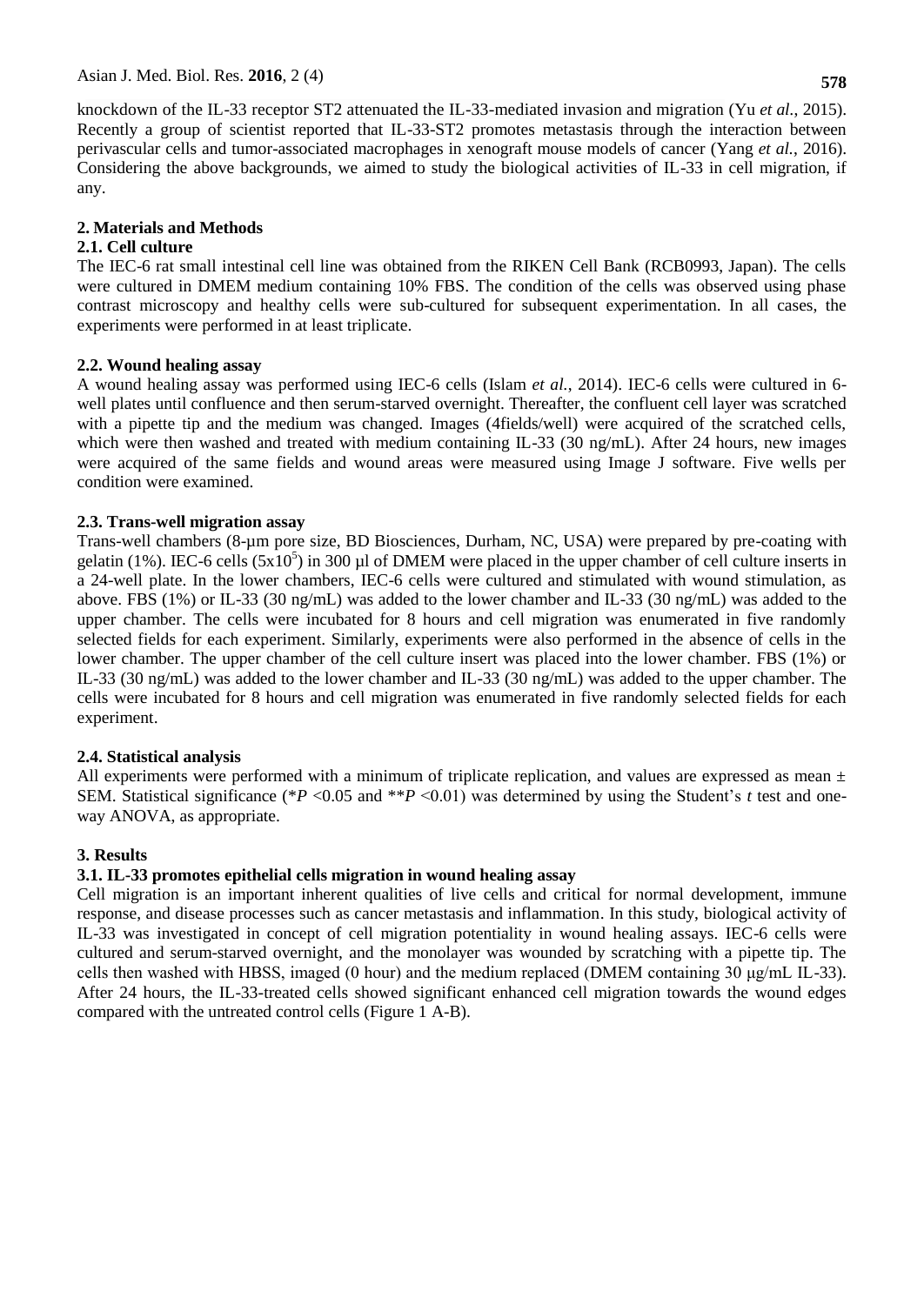

**Figure 1. IL-33 enhances IEC cell migration in a wound-healing assay. IEC-6 cells were cultured, serumstarved overnight, scratched, and treated with IL-33 (30 ng/mL) for 24 hours. A: (a) the image shows cell migration in n non-treated control; (b) the image shows enhanced cell migration in IL-33-treated cells. B: Analysis of cells migration indicates that IL-33 significantly increases cell migration at 24 hours. \****P***<0.05; significantly different from control (n=5).** 

#### **3.2. IL-33 promotes epithelial cells migration in trans-well migration assay**

Trans-well migration assay is an important tool to assess the potentiality of any chemicals or drugs or inherent properties that accelerates or inhibits cell migration during physiological and pathological stages of the body. The role of IL-33 on the migration of IEC-6 cells was assessed using a trans-well assay, in the absence (no cell culture) and presence of IEC-6 cells in the lower chamber. In the absence of IEC-6 cells in the lower chamber IL-33 (30 ng/mL) added to either the upper or lower chambers produced little or no chemoattractant activity for cell migration (Figure 2A-B). On the other hand, IEC-6 cells were cultured to confluence in the lower chamber prior to wound stimulation as like wound healing assay. We found that the inclusion of wounded IEC-6 cells in the lower chamber resulted in IL-33 (30 ng/mL) inducing cell migration by exerting chemoattractant activity (Figure 3A-B). These findings indicate that IL-33 interacts with wound-stimulated soluble cellular product(s) in the lower chamber to accelerate cell migration. It is to be mentioned that in both techniques, 1% FBS in the lower chamber showed a high chemoattractant activity in trans-well migration assay.



**Figure 2. Effects of IL-33 on cell migration in IEC-6 cells. A: IEC-6 cells were allowed 8 hours to migrate through the trans-well membranes. A: (a) Control (no treatment); (b) FBS 1% (Lower); (c) IL-33 30 ng/mL (Upper) and (d) IL-33 30 ng/mL (Lower). Bar=50μm. B, Analytical data indicate that only FBS increased cell migration at 8 hours. \*\****P***<0.01; significantly different from control (n=4). Schematic representation of the trans-well migration assay experimental design.**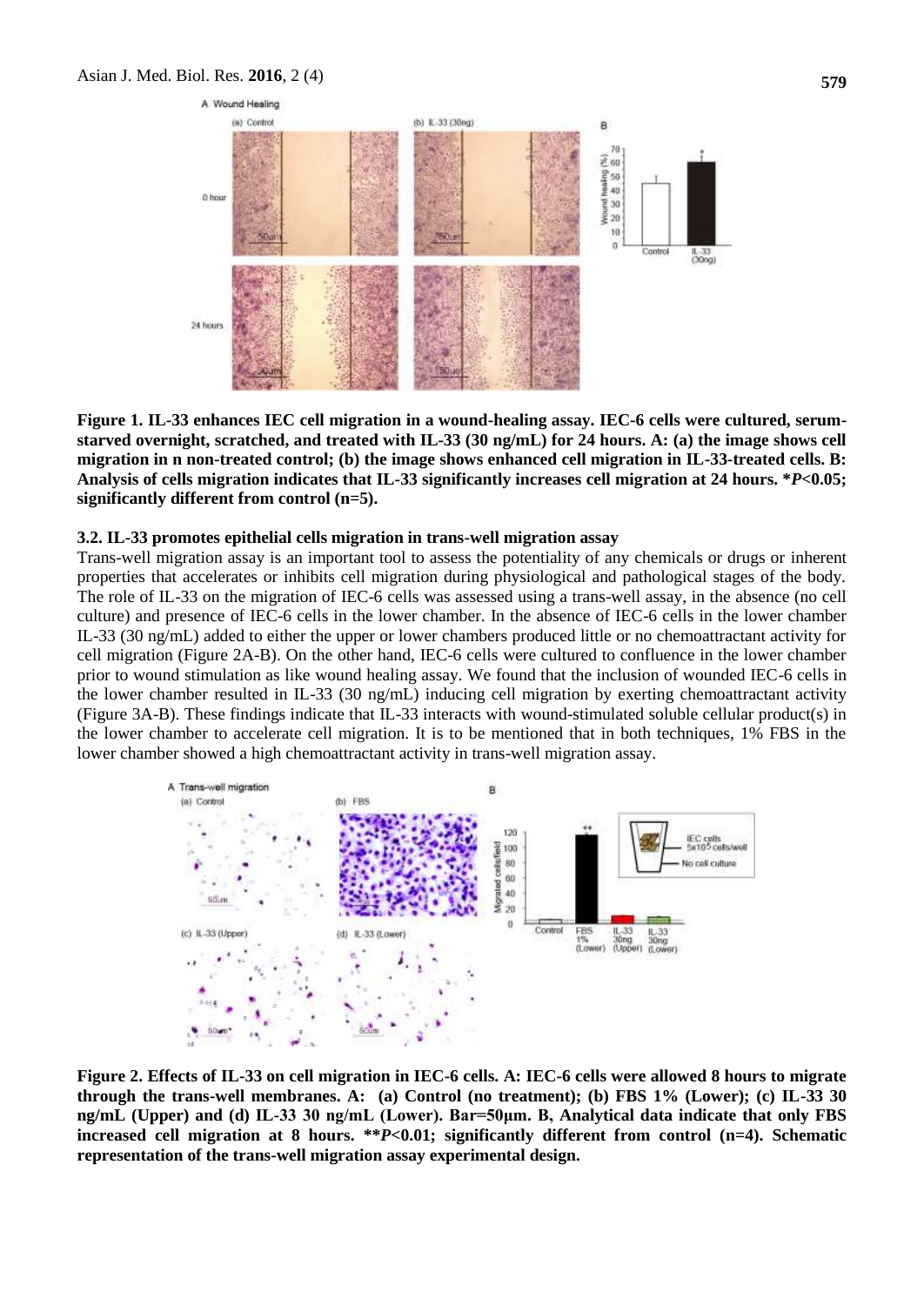

**Figure 3. IL-33 enhances IEC cell migration in a wound-stimulation dependent manner in a trans-well migration assay. A: IEC-6 cells were allowed 8 hours to migrate through the trans-well membranes. (a) Control (no treatment), (b) FBS 1% (Lower), (c) IL-33 30 ng/mL (Upper) and (d) IL-33 30 ng/mL (Lower). Bar=50μm. B, Analytical data indicate that only FBS increased cell migration at 8 hours. \****P***<0.05 and \*\****P***<0.01; significantly different from control (n=4). Schematic representation of the transwell migration assay experimental design.** 

#### **4. Discussion**

Migration is a key property of live cells and critical for normal development, immune response, and disease processes such as cancer metastasis and inflammation (Justus *et al.*[, 2014\)](#page-4-11). Methods to examine cell migration are very useful and important for a wide range of biomedical research such as cancer biology, immunology, vascular biology, cell biology and developmental biology (Justus *et al.*[, 2014\)](#page-4-11). The well-known intestinal epithelial cell line (IEC-6 cells) was chosen to study the biological effects of IL-33 in cell migration assay. The pharmacological action of IL-33 in a wound-healing assay was then assessed. Treatment of IEC-6 cells with IL-33 for 24 hours produced enhanced cell migration in the wound-healing assay. Wound stimulation is a pathological process that involves many inflammatory signaling pathways. Therefore, we investigated the physiological role of IL-33 in cell migration. We used two trans-well migration assay methods, the conventional method with no cells in the lower chamber and an alternative method that involved IEC-6 cell culture in the lower chamber followed by wound stimulation. In the absence of cells in the lower chamber, application of IL-33 to either the upper or lower chamber resulted in little or no chemoattractant activity and cell migration. However, in the presence of wounded cells in the lower chamber, application of IL-33 to the lower chamber resulted in elevated chemoattractant activity and cell migration. These findings suggest that IL-33 interacts with wound-stimulated soluble cellular product(s) present in the lower chamber that influence the rate of cell migration. Others have reported that IL-33 is a powerful chemoattractant molecule, in both *in vitro* and *in vivo* experiments, with pro-inflammatory properties [\(Komai-Koma](#page-4-7) *et al.*, 2007). There is a scientific argument that following wound stimulation, cells release many soluble products into the medium, including known and unknown factors released from dead or damage cells that could interact with IL-33 and elicit a complex signaling phenomenon.

#### **5. Conclusions**

The increased IL-33 production during inflammation contributes to epithelial cell migration, remodeling, and repair of damaged areas or metastasis in the cancer environment.

#### **Conflict of interest**

None to declare.

#### **References**

<span id="page-3-0"></span>Andoh A, S Fujino, T Okuno,Y Fujiyama and T Bamba, 2002. Intestinal subepithelial myofibroblasts in inflammatory bowel diseases. J. Gastroenterol., 14: 33-37.